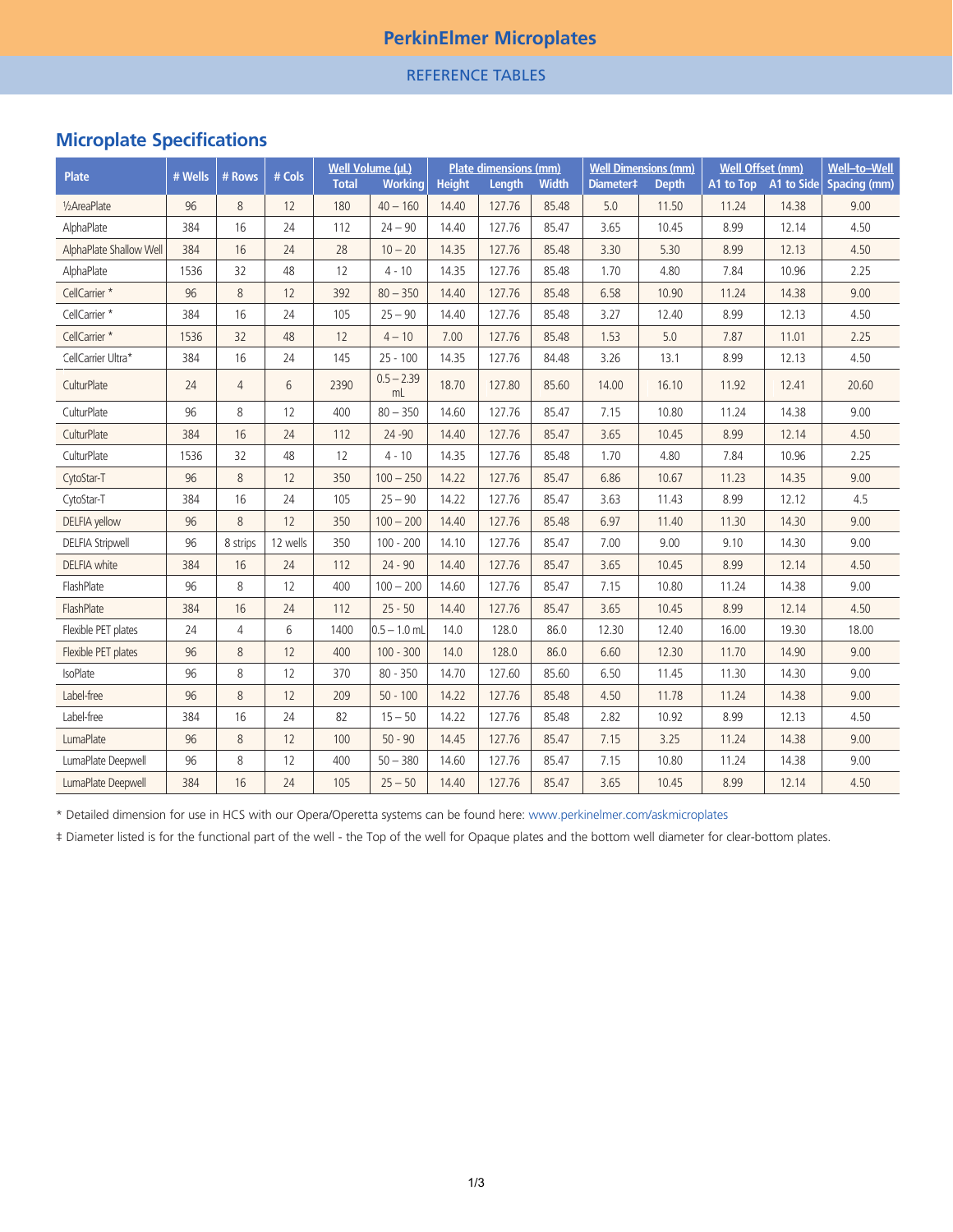## **PerkinElmer Microplates**

### REFERENCE TABLES

# **Microplate Specifications Continued**

| <b>Plate</b>              | # Wells | # Rows         | # Cols | <b>Total</b> | <b>Well Volume (uL)</b><br><b>Working</b> |       | <b>Plate dimensions (mm)</b><br><b>Height</b><br><b>Width</b><br>Length |       |        | <b>Well Dimensions (mm)</b><br>Diameter <sup>#</sup><br><b>Depth</b> |       | <b>Well Offset (mm)</b><br>A1 to Top A1 to Side Spacing (mm) |       |
|---------------------------|---------|----------------|--------|--------------|-------------------------------------------|-------|-------------------------------------------------------------------------|-------|--------|----------------------------------------------------------------------|-------|--------------------------------------------------------------|-------|
| OptiPlate                 | 24      | $\overline{4}$ | 6      | 2390         | $0.5 - 2.20$ mL                           | 18.70 | 127.80                                                                  | 85.60 | 14.00  | 16.10                                                                | 11.92 | 12.41                                                        | 20.60 |
| OptiPlate                 | 96      | 8              | 12     | 400          | $80 - 350$                                | 14.60 | 127.76                                                                  | 85.47 | 7.15   | 10.80                                                                | 11.24 | 14.38                                                        | 9.00  |
| OptiPlate                 | 384     | 16             | 24     | 112          | $24 - 90$                                 | 14.40 | 127.76                                                                  | 85.47 | 3.65   | 10.45                                                                | 8.99  | 12.14                                                        | 4.50  |
| OptiPlate                 | 1536    | 32             | 48     | 12           | $4 - 10$                                  | 14.35 | 127.76                                                                  | 85.48 | 1.70   | 4.80                                                                 | 7.84  | 10.96                                                        | 2.25  |
| PicoPlate                 | 24      | $\overline{4}$ | 6      | 1800         | $0.5 - 1.70$ mL                           | 18.70 | 127.80                                                                  | 85.60 | 14.00  | 9.40                                                                 | 11.59 | 12.01                                                        | 20.28 |
| PicoPlate                 | 96      | 8              | 12     | 400          | $80 - 350$                                | 14.60 | 127.80                                                                  | 85.60 | 7.00   | 11.30                                                                | 11.40 | 14.50                                                        | 8.99  |
| ProxiPlate                | 96      | 8              | 12     | 100          | $50 - 90$                                 | 14.45 | 127.76                                                                  | 85.47 | 7.15   | 3.25                                                                 | 11.24 | 14.38                                                        | 9.00  |
| ProxiPlate                | 384     | 16             | 24     | 28           | $10 - 20$                                 | 14.35 | 127.76                                                                  | 85.48 | 3.30   | 5.30                                                                 | 8.99  | 12.13                                                        | 4.50  |
| <b>ScintiPlate</b>        | 96      | 8              | 12     | 370          | $80 - 350$                                | 14.70 | 127.60                                                                  | 85.60 | 6.50   | 11.45                                                                | 11.30 | 14.30                                                        | 9.00  |
| SpectraPlate              | 96      | 8              | 12     | 400          | $80 - 350$                                | 14.60 | 127.76                                                                  | 85.47 | 7.15   | 10.80                                                                | 11.24 | 14.38                                                        | 9.00  |
| SpectraPlate              | 384     | 16             | 24     | 105          | $25 - 90$                                 | 14.40 | 127.76                                                                  | 85.47 | 3.65   | 10.45                                                                | 8.99  | 12.14                                                        | 4.50  |
| SpectraPlate              | 1536    | 32             | 48     | 12           | $4 - 10$                                  | 14.35 | 127.76                                                                  | 85.48 | 1.70   | 4.80                                                                 | 7.84  | 10.96                                                        | 2.25  |
| StorPlate U-bottom        | 96      | 8              | 12     | 450          | $80 - 350$                                | 14.35 | 127.75                                                                  | 85.48 | 3.50   | 11.43                                                                | 11.20 | 14.38                                                        | 9.00  |
| StorPlate V-bottom        | 96      | 8              | 12     | 450          | $80 - 350$                                | 14.35 | 127.60                                                                  | 85.48 | 3.50   | 12.43                                                                | 11.20 | 14.38                                                        | 9.00  |
| StorPlate DW (1.1mL)      | 96      | 8              | 12     | 1100         | $0.2 - 1$ mL                              | 27.00 | 127.70                                                                  | 85.60 | 8.50   | 24.50                                                                | 11.30 | 14.30                                                        | 9.00  |
| StorPlate DW (2mL)        | 96      | 8              | 12     | 2000         | $0.2 - 1.9$ mL                            | 44.00 | 127.70                                                                  | 85.80 | 8.50   | 41.50                                                                | 11.30 | 14.30                                                        | 9.00  |
| StorPlate V-bottom        | 384     | 16             | 24     | 120          | $25 - 110$                                | 14.35 | 127.75                                                                  | 85.45 | square | 11.85                                                                | 8.99  | 12.13                                                        | 4.50  |
| StorPlate DW<br>V-bottom  | 384     | 16             | 24     | 240          | $25 - 230$                                | 24.75 | 127.75                                                                  | 85.48 | square | 22.31                                                                | 8.99  | 12.13                                                        | 4.50  |
| UniFilter                 | 24      | $\overline{4}$ | 6      | 600          | $200 - 600$                               | 18.70 | 127.80                                                                  | 85.60 | 14.00  | 4.35                                                                 | 11.59 | 12.01                                                        | 20.50 |
| UniFilter                 | 96      | 8              | 12     | 150          | $80 - 150$                                | 14.60 | 127.80                                                                  | 85.60 | 6.96   | 3.20                                                                 | 11.35 | 14.45                                                        | 8.99  |
| Glass-Bottom<br>ViewPlate | 96      | 8              | 12     | 300          | $50 - 200$                                | 11.60 | 127.75                                                                  | 85.34 | 6.00   | 11.35                                                                | 11.30 | 14.30                                                        | 9.00  |
| ViewPlate                 | 96      | 8              | 12     | 350          | $80 - 200$                                | 14.61 | 127.81                                                                  | 85.65 | 6.10   | 11.40                                                                | 11.30 | 14.30                                                        | 9.00  |
| ViewPlate                 | 384     | 16             | 24     | 135          | $25 - 100$                                | 14.40 | 127.76                                                                  | 85.48 | 3.30   | 11.50                                                                | 8.99  | 12.13                                                        | 4.50  |
| ViewPlate                 | 1536    | 32             | 48     | 12           | $4 - 10$                                  | 10.40 | 127.76                                                                  | 85.48 | 1.53   | 5.00                                                                 | 7.87  | 11.01                                                        | 2.25  |
| 1/2Area ViewPlates        | 96      | 8              | 12     | 190          | $15 - 175$                                | 14.40 | 127.76                                                                  | 85.48 | 4.38   | 11.50                                                                | 11.24 | 14.38                                                        | 9.00  |
| VisiPlate                 | 24      | $\overline{4}$ | 6      | 3200         | $0.5 - 3$ mL                              | 20.00 | 127.80                                                                  | 85.90 | 14.00  | 18.35                                                                | 16.20 | 19.30                                                        | 17.90 |

‡ Diameter listed is for the functional part of the well - the Top of the well for Opaque plates and the bottom well diameter for clear-bottom plates.